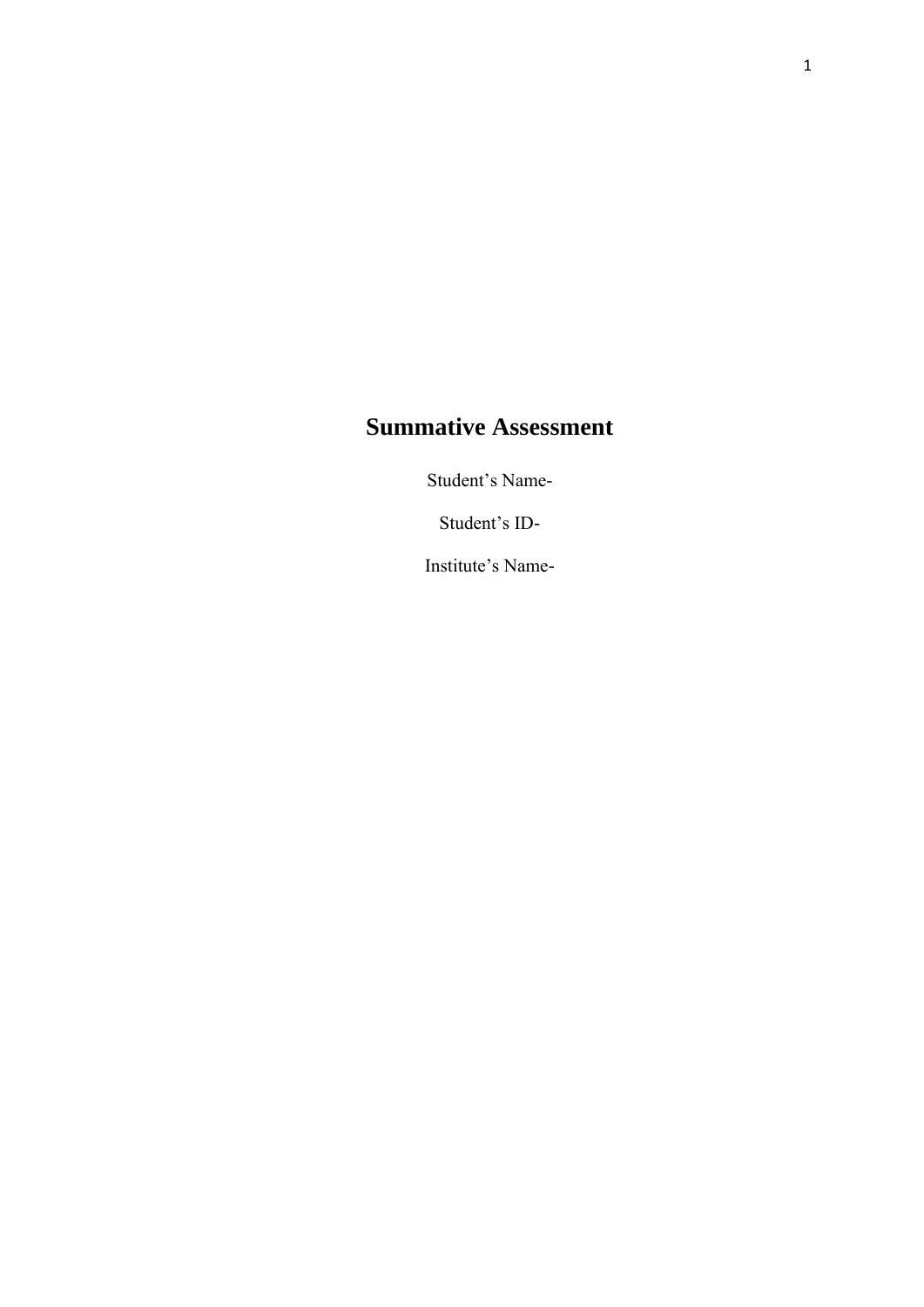# **Evaluation and Analysis**

The McKinsey 7s model's application as a strategic tool is critical in the context of organisations and the people involved (Chanon et al. 2015). This framework defines seven critical elements for facilitating organisational change and guiding continuous growth and development (Birkinshaw and Mark, 2015).

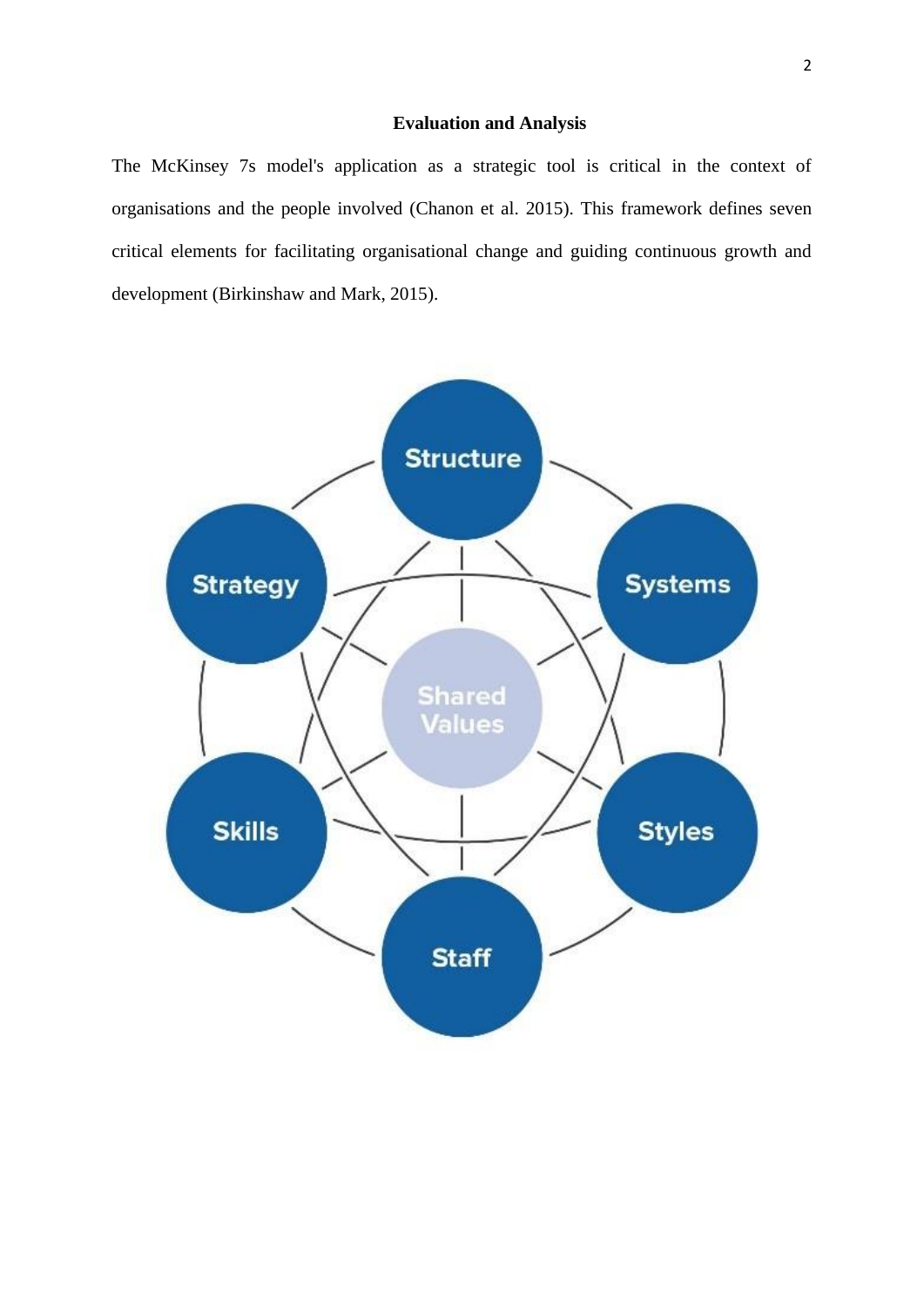The seven factors identified by the model are categorised under "soft" and "hard" and have been clearly defined in the below table.

| <b>Hard Factors</b> | <b>Soft Factors</b>  |
|---------------------|----------------------|
| Strategy            | <b>Shared Values</b> |
| Structure           | <b>Skills</b>        |
| <b>Systems</b>      | Style                |
|                     | Staff                |

Tesla Motors uses the McKinsey 7 model to improve its performance and regularly carry out successful change management operations. Tesla Motors focuses on seven aspects of the model to ensure that performance criteria for future are always maintained and expanded.

# **Hard Factors**

Strategy, structure, and systems are the hard factors of the McKinsey 7s model. The hard aspects of the model are easy to identify and are often concrete in nature and can be easily managed by the effective leadership and management.

# **1.1. The Plan and Strategy**

# *1.1.1. The term "clearly defined" is used here to refer the strategies of Tesla.*

Tesla Motors' overall organisational structure and strategic direction are well defined and communicated to all employees. This enables the business to manage performance, manage operations, and experiment with new approaches that are consistent with the business's strategy (Baishya, 2015). Additionally, the definition and presentation of the business strategy clarifies Tesla Motors' activities and aligns the organisation's roles and actions.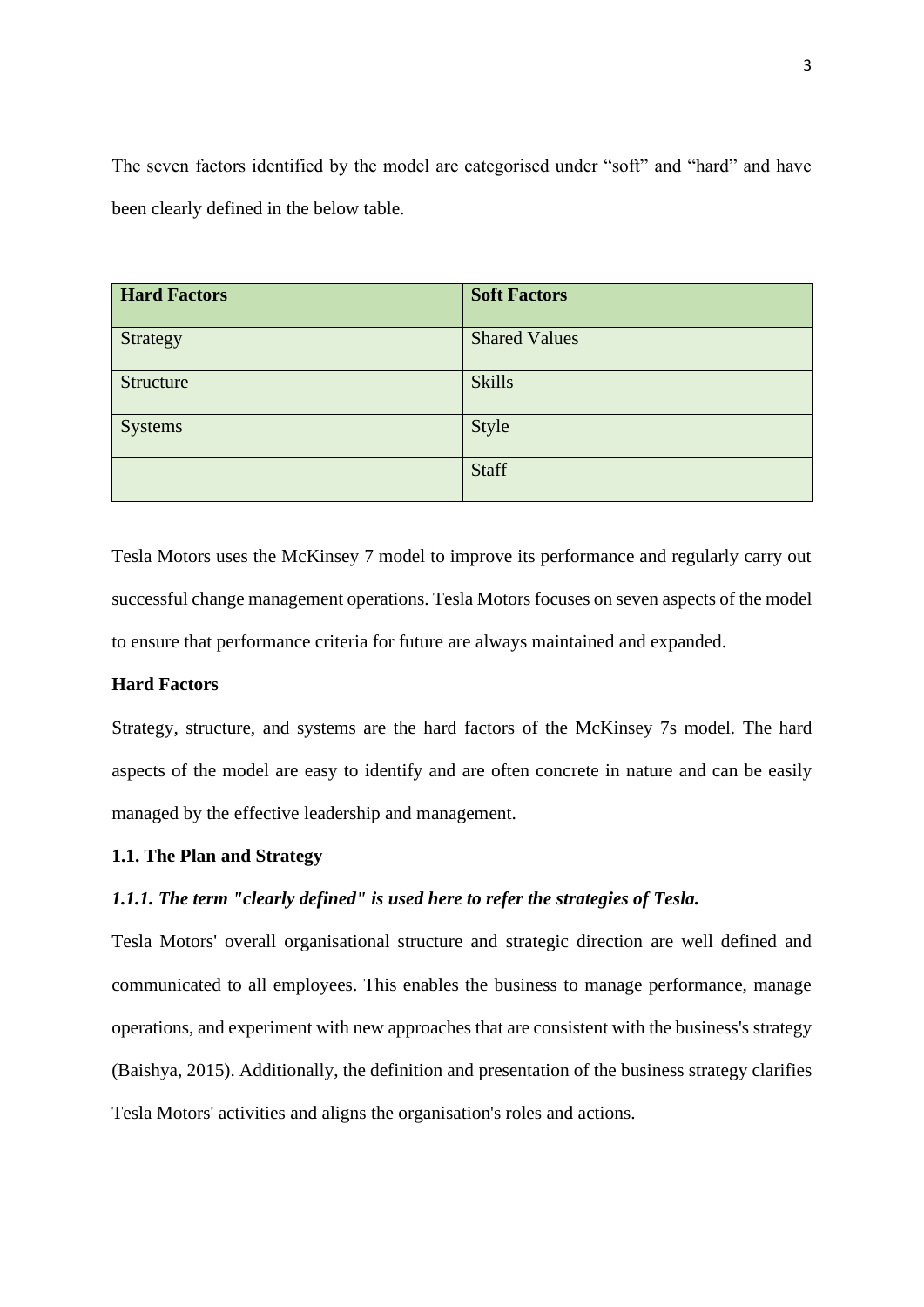#### *1.1.2. Managing behaviour to achieve goals*

The strategic direction of Tesla Motors is also crucial in leading employees, staff, and stakeholders toward achieving their goals. The SMART objectives are defined in accordance with the company plan with shorter and longer deadlines. Employees can utilise the company strategy to help them decide on how to achieve the firm's objectives (Musk, 2014).

# *1.1.3. Pressures from competitors*

Tesla Motors' strategy takes competitive pressures and actions into consideration. The strategy is based on the concept of strategically responding to competitive constraints and resolving competitive issues. Tesla has addressed competitive issues successfully through professional and competitive adjustments. Additionally, Tesla assesses consumer needs and demands and adjusts accordingly (Musk, 2014).

# *1.1.4. Adapting to changing consumer needs*

One of the most critical components of Tesla Motors' strategy is its examination of changing customer trends and desires, as well as changes in consumer buying patterns and consumption behaviour. This is a critical component of Tesla Motors' strategic orientation because it enables the company to remain competitive and appealing to a defined set of consumers while also identifying demand and supply gaps. To compete with other market patterns, the corporation then purposefully closes these gaps through product offers and marketing activities (Hirsh, 2014).

## *1.1.5. Adaptability and flexibility*

Tesla's strategy is dynamic and adaptive. This is a critical component of its strategy and direction. Strict strategy can affect a business or organisation, but stifling innovation and advancement in the face of changing consumer markets can be further useful.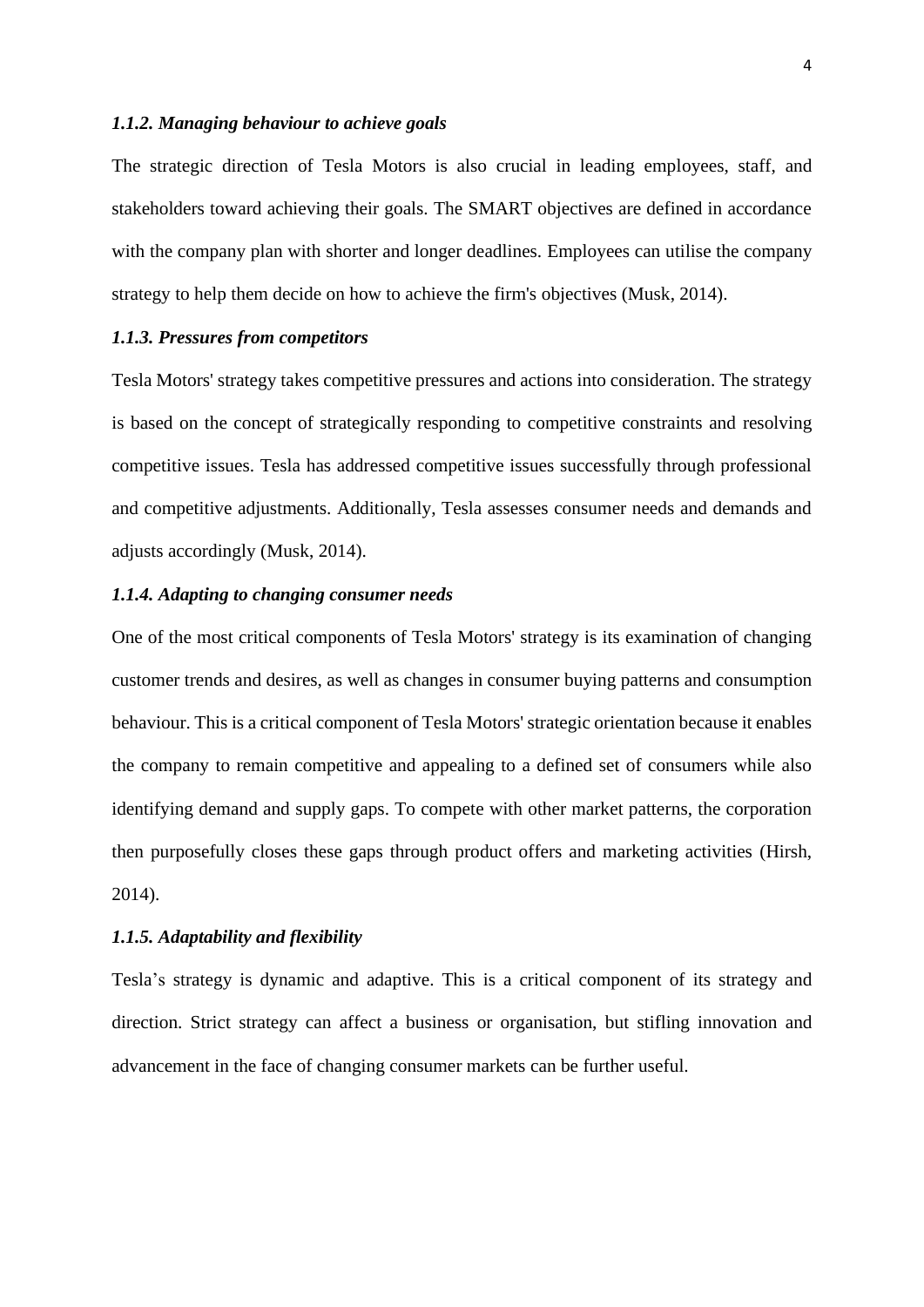The concept of adaptability and flexibility is bolstered further by developing a local as well as a global perspective (Gokdeniz et al. 2017). The company culturally modifies its products to meet the needs and demands of different customers in different countries. Additionally, the company frequently forecasts consumer market trends in advance and adjusts its strategy accordingly.



## **1.2. Organization**

## *1.2.1. Hierarchy*

The organisational hierarchy of Tesla Motors is flatter, with support for learning and progressive ideas. Employees are more comfortable and confident, with less management level and more access to top management. They also have more access to information. In addition, the flatter hierarchy enables Tesla Motors to make quicker decisions and enhances employee loyalty to the company (Shukla, 2014).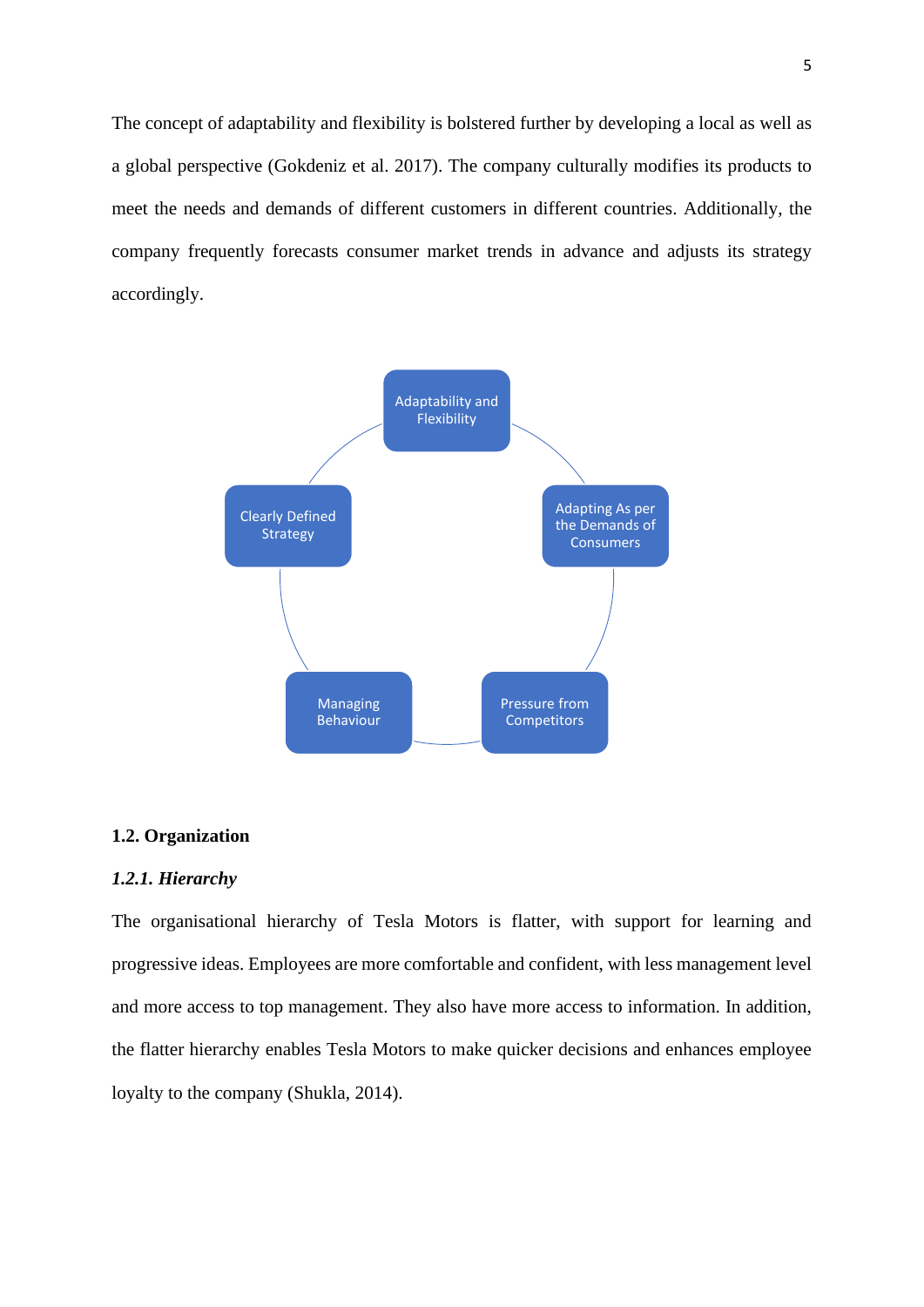## *1.2.2: Inter-departmental coordination*

Tesla Motors has a high level of cross-departmental collaboration. Inter-departmental teams are frequently formed for projects and tasks that require a range of abilities. Cross-departmental coordination is efficient and well-organised. Tesla Motors has a system in place to develop and monitor interdepartmental coordination to ensure flawless work operations and processes, as well as achievement of objectives (Shukla, 2014).

## *1.2.3. What is the difference between centralization and decentralisation?*

Tesla Motors operates under a hybrid organisational structure that combines centralisation and decentralisation. Tesla Motors, like many progressive organisations, prefers decentralised decision-making (Musk, 2014). At Tesla Motors, employees frequently define their objectives in collaboration and agreement with their supervisors, and work is performed with accountability (Thompson, 2014). Tesla Motors, on the other hand, is centralised, ensuring that supervisors review and approve employee initiatives and approaches to ensure they align with the company's vision and ideals.

## *1.2.4. Interaction*

Tesla Motors has a sophisticated and well-developed communication system between employees and management. The communication systems of Tesla Motors serve to improve the organisational structure overall. Systemic, specified, and regulatory communication guarantees a smooth flow of information and that owing to lack of communication no organisational duties or objectives are jeopardised (Zincir and Tunc, 2017).

## **1.3. The System**

#### *1.3.1. Existing organisational systems*

Tesla Motors has well-defined mechanisms in place to ensure that business operations are managed successfully, and that conflicts and disputes are avoided. Tesla Motors' systems are essentially departmental in nature.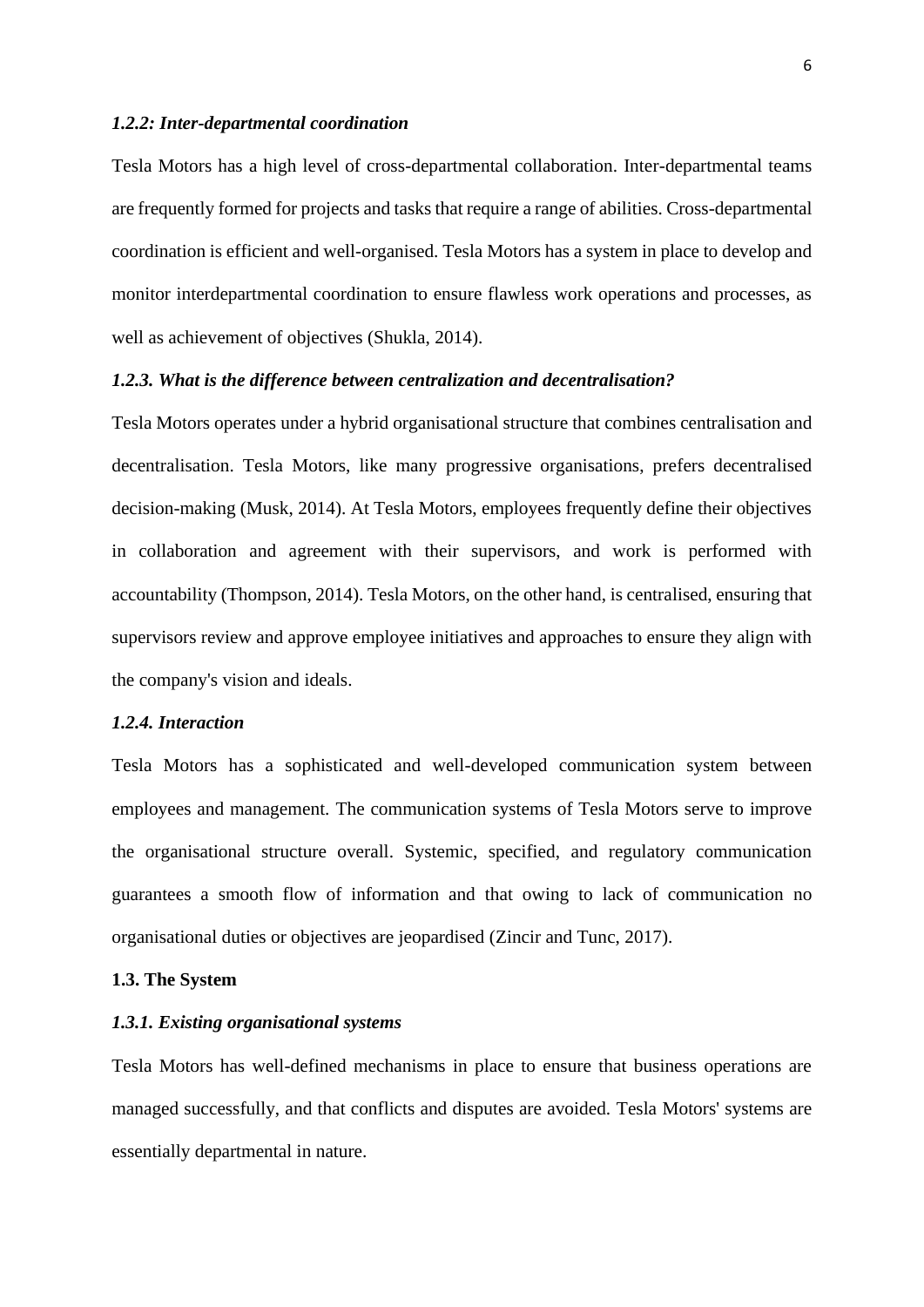## *1.3.2. Defined system controls*

Tesla's defined system control is extremely sophisticated in nature. The emphasis is more on analysing the performance of individual departments and the value they generate. Tesla's departments are interconnected and have distinct responsibilities. Tesla frequently monitors and controls the performance of individual departments. Each department is equally accountable for evaluating team members' performance. As a result, interdepartmental evaluation is also common at Tesla (Král and Králová, 2016).

## *1.3.3. Controls monitoring and evaluation*

Tesla Motors conducts regular evaluations of its systems, utilising the controls that were developed for them. This performance monitoring is ongoing. The majority of this is accomplished through observation and casual discussion. Department heads frequently receive informal feedback on a frequent basis. Additionally, the company believes in conducting periodic formal assessments of tasks and responsibilities. Additionally, the company employs a structured method for supervisors and managers to critically evaluate employees' performance gaps (Hirsh, 2014).

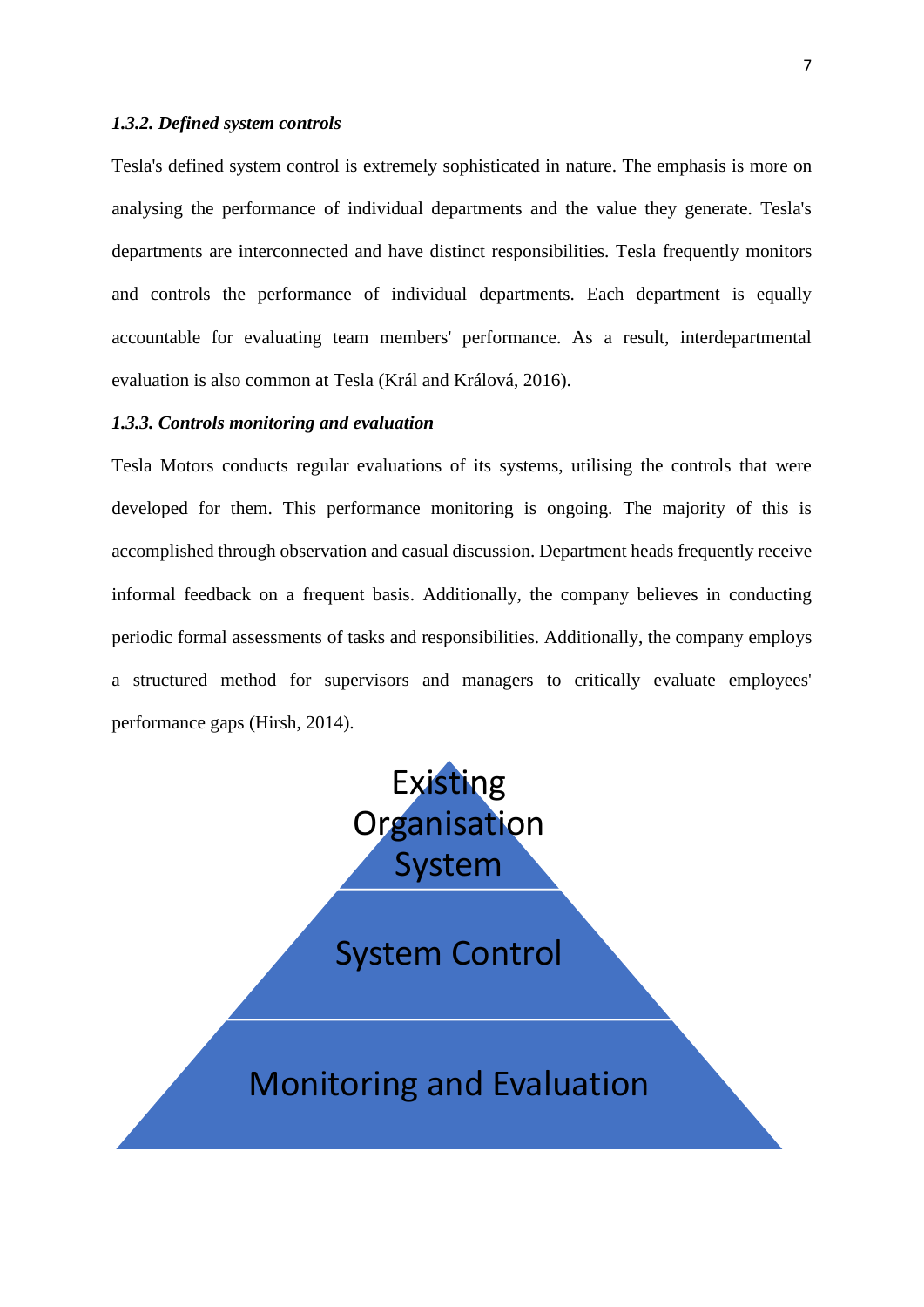#### **2. Soft Elements**

Numerous values are shared, including fundamental values, organisational culture, expertise, and skills. However, these factors are not frequently identified, but are influenced by organisational culture. Additionally, this means that organisations have less or no control over these variables. These factors are difficult to quantify and define, but they are critical to the growth and development of organisations. As a result, these variables should not be avoided (Shaqrah, 2018).

# **2.1. Values that are shared**

## *2.1.1. Fundamental values*

Tesla's fundamental value is based on the concept of fostering an organisational culture that is supportive and cooperative. Additionally, it contributes to the promotion of a creative culture by enabling employees to be innovative and adaptable in their approach. Additionally, it assists in maintaining a high level of employee motivation (Shukla, 2014). The company places a premium on creativity, openness, accountability, trust, and quality, all of which contribute to the organisational culture's value creation. Additionally, the company ensures that a greater emphasis is placed on ethical standards and standards that are comparable to international standards (Musk, 2014).

## *2.1.2. Organizational culture*

Tesla Motors promotes a diverse and inclusive work environment. Tesla Motors has a global presence in several countries, ensuring that the company's organisational culture values diversity and has internal policies in place to combat bias (Shukla, 2014).

Tesla's corporate culture also fosters innovation and creativity by allowing individuals and teams to develop autonomously to advance their careers. Finally, Tesla Motors' corporate culture is defined by supportive leadership that aims to boost employee motivation and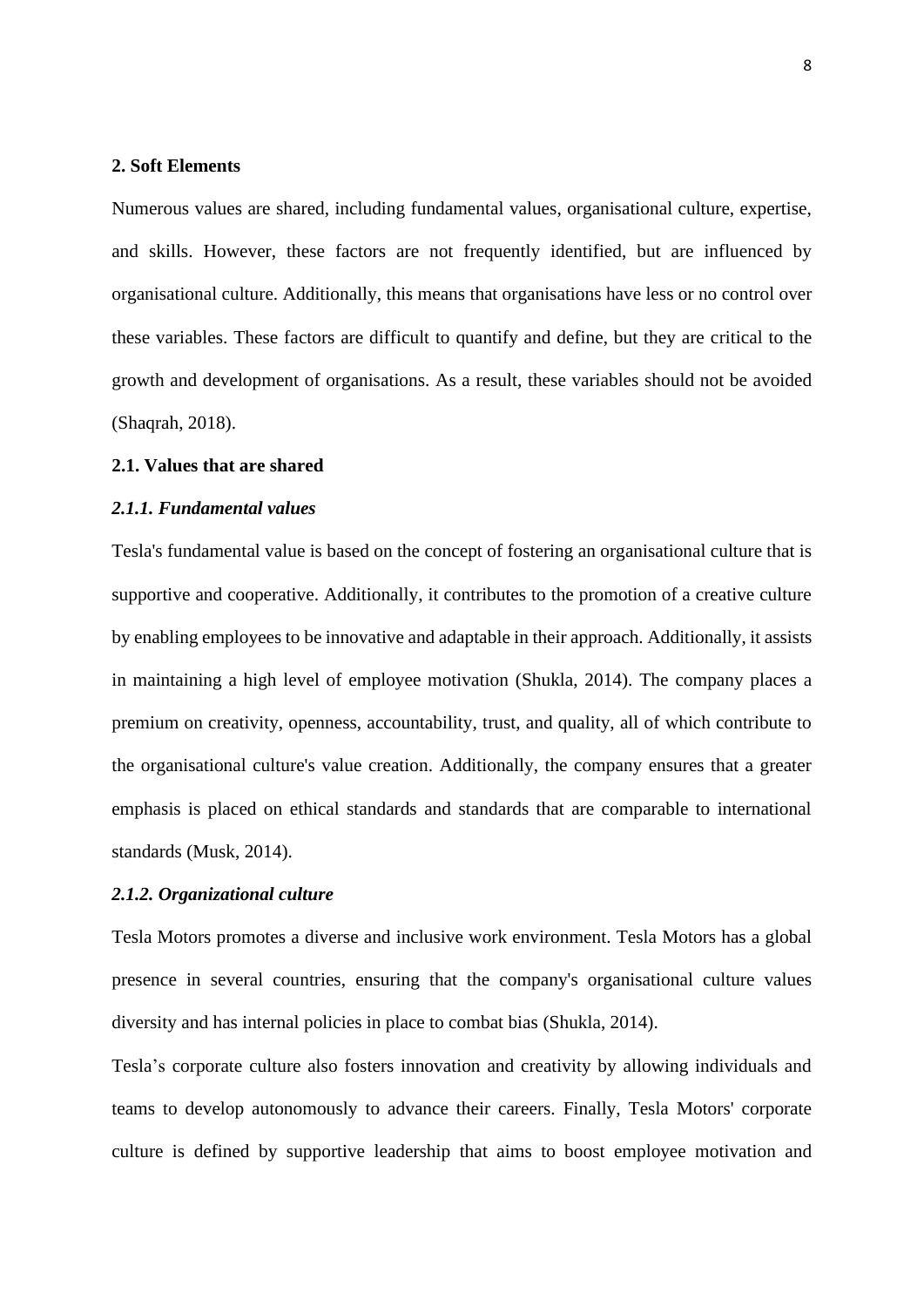satisfaction through increased visibility and accessibility.



## **2.2. Design**

## *2.2.1. Leadership/management style*

Tesla Motors has a participatory style of management. Tesla ]is able to involve and incorporate its employees into decision-making and management decisions through a participatory style of management. This also enables leadership to often connect with employees and other management groups to detect and resolve problems and gain feedback on strategic approaches and operations. Because of their participatory leadership, Tesla Motors can enhance employee engagement and build organisational commitment and ownership among employees and others.

## *2.2.2. Leadership style effectiveness*

The participatory leadership style is particularly effective in achieving the business goals and vision of the organisation (McDonald, 2014). Employees feel they are active members of the organisation and respect their proposals, feedback, and contribution. In addition, Tesla Motors leaders and managers are able to recognise and strive to address present and potential problems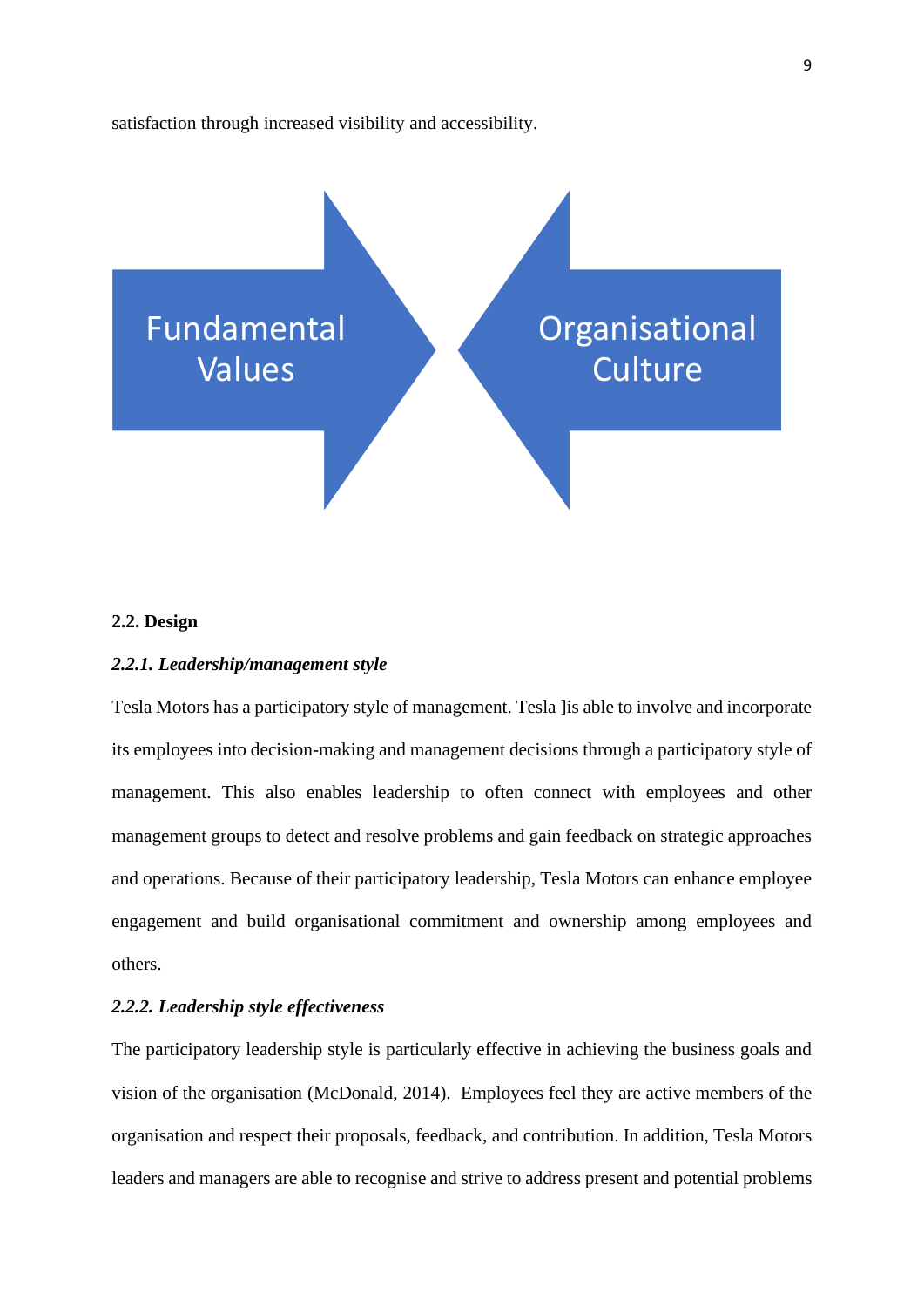



## **2.3. Manpower**

## *2.3.1. Employee skill level vs. company objectives*

Tesla Motors employs several people in its many sites worldwide. Employees represent a variety of jobs, both inside and outside, and are employed depending on the need for urgency and skill. Tesla Motors therefore engages people who are experts in their specific work and roles. All staff undergo on-the-job training to familiarise themselves with the organisation and its values (Musk, 2014).

External and in-house training is available for improving skill levels. Tesla Motors employees are sufficient to achieve the business objectives of the organisation because all roles and positions are built to achieve business goals (Shukla, 2014).

# *2.3.2. Employees Size*

Tesla employs a sizable number of highly skilled and qualified individuals. Tesla also has a strong cultural presence, which enables it to perform well in a variety of cultural settings. The company's global team is highly inclusive and consists of individuals with the necessary high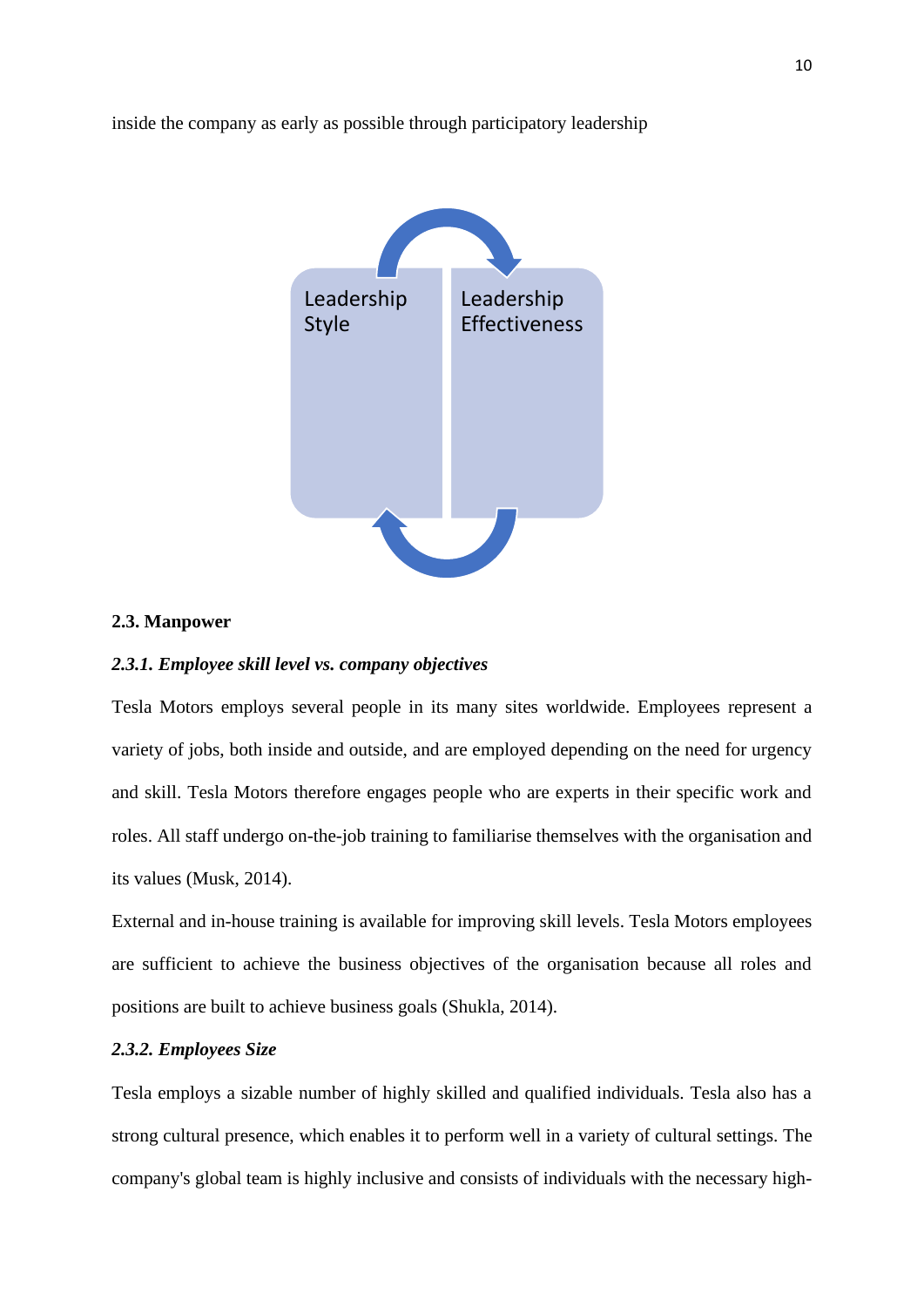level skills to compete. Tesla's success is in large part due to its employees and their expertise.

# *2.3.3: Gaps in required capabilities and competences*

Tesla Motors has a clearly defined strategy to determine future capacity and capacity demands of the organisation. The human resources function of the company has a methodical methodology for the identification of potential vacancies or skill gaps in all other areas. Depending on the nature of the necessity, the human resources department provides different forms of recruitment along with providing them adequate training and assistance (Hirsh, 2014).



## **2.4. Expertise**

# *2.4.1. Employee capabilities*

Tesla Motors has a very competent and high functionality team. All staff are hired based on skills and merit. Tesla Motors is proud to recruit and nurture the greatest professionals to assist them achieve their objectives (Hirsh, 2014).

## *2.4.2. Employee abilities vs. work demands*

Tesla Motors has classified responsibilities and roles and employs, and trains employees based on their abilities. Tesla Motors makes sure that all average work conditions are met and that employees have the skills necessary to perform their duties in accordance with the firm's values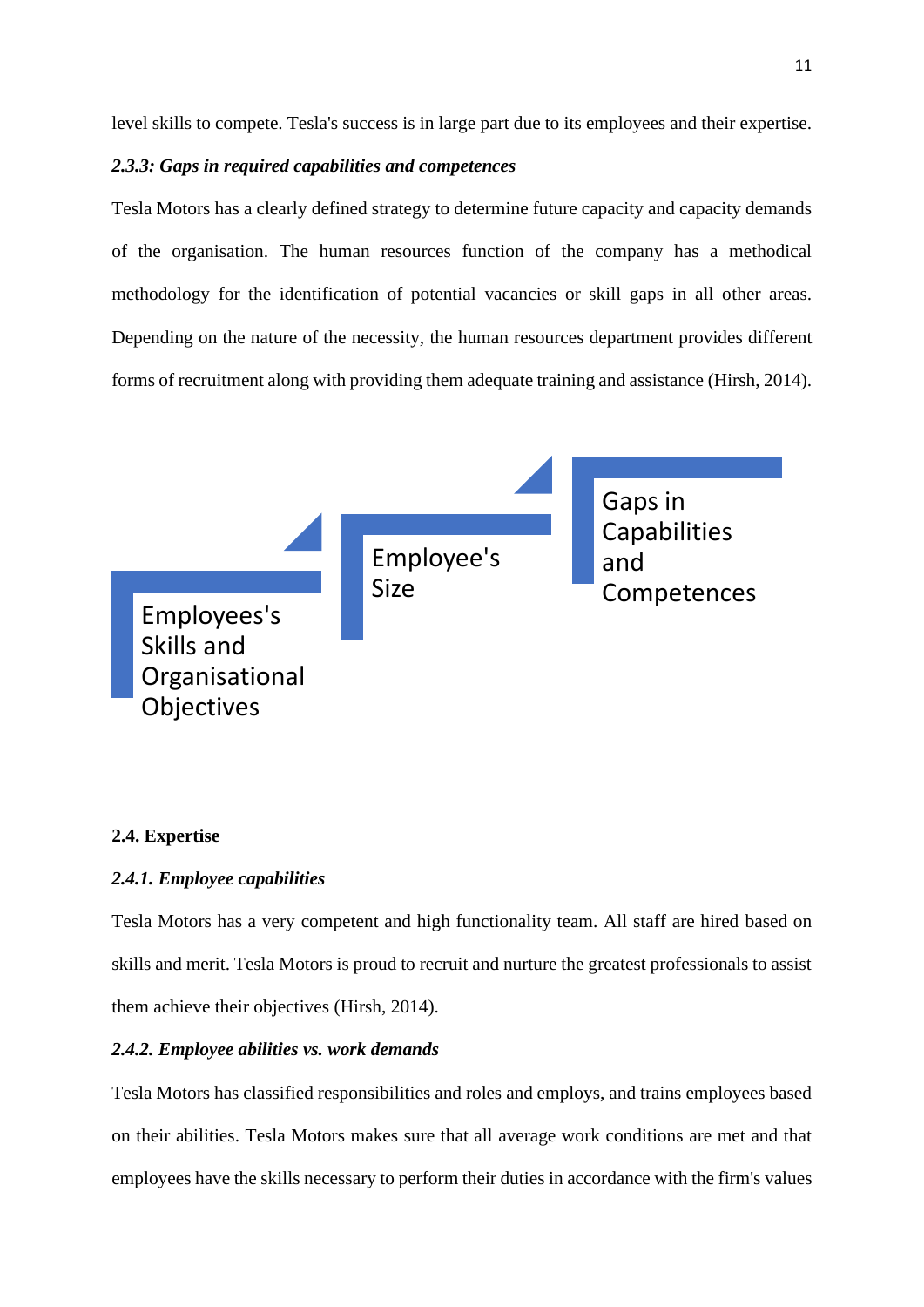and culture, as well as the company's objectives and strategy (Shukla, 2014).

## *2.4.3. Management of skills*

Tesla Motors is dedicated to developing its employees' talents and competencies. It conducts recurring training and workshops for its employees, both internally and externally managed, to provide opportunities for growth and development. To achieve this goal, Tesla Motors recognises and colludes on its employees' personal and professional development (Hirsh, 2014)

# *2.4.4. Competitive advantage of the company*

One of the primary competitive advantages of the organisation is its staff. Personal talents are specifically developed for tasks and requirements at Tesla Motors, and offer the company a competitive advantage, as competitors are unable to imitate staff abilities or training. Tesla Motors now has a unique, unreplaceable competence (Musk, 2014).



The analysis demonstrates that Tesla's strategy, capabilities, structure, processes, people, leadership style, and shared values all play a role in the company's meteoric growth to become one of the fastest growing companies. Tesla is also successful in generating value for a variety of stakeholders, which enables the company to gain a competitive edge over competitors. Due to the company's high level of performance and emphasis on new ideas, there is a possibility of earning a significant market share and becoming one of the most efficient and successful companies across the world.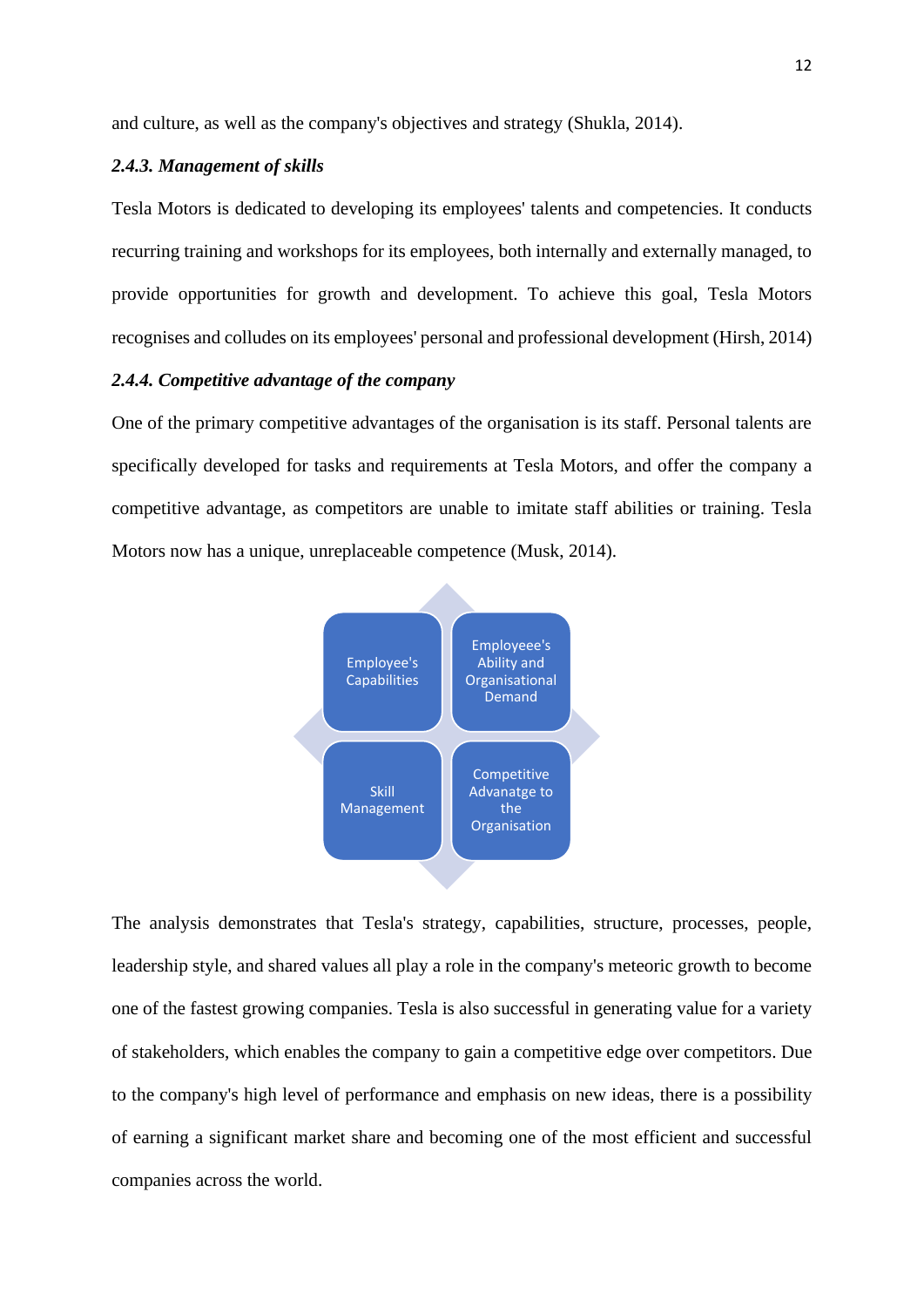#### **References**

- Birkinshaw, J. & Mark, K., 2015. *Key MBA Models*, Harlow, United Kingdom: Pearson Education, Limited.
- Baishya, B., 2015. McKinsey 7s Framework in corporate planning and policy. *International Journal of Interdisciplinary Research in Science Society and Culture (IJIRSSC), 1(1),* pp.165-168
- Channon, Derek F.; Cooper, Adrián A. (2015), ["McKinsey 7S model",](https://onlinelibrary.wiley.com/doi/abs/10.1002/9781118785317.weom120005) *Wiley Encyclopaedia of Management*, [John Wiley & Sons,](https://en.wikipedia.org/wiki/John_Wiley_%26_Sons) pp. 1–1,
- Musk, E., (2014). *All our patent belongs to you.* Retrieved from: <http://www.teslamotors.com/blog/all-our-patent-are-belong-you>
- Gökdeniz, İ., Kartal, C. and Kömürcü, K., 2017. Strategic assessment based on 7S McKinsey model for a business by using analytic network process (ANP). *International Journal of Academic Research in Business and Social Sciences,* 7(6), pp.2222-6990.
- Hirsh, J., (2014). *Elon Musk Opens up Tesla patents to everyone.* Retrieved from: <http://touch.latimes.com/#section/-1/article/p2p-80485073/>
- Hayes, J (2014). *The Theory and Practice of Change Management*. London: Palgrave Macmillan. p. 137
- Král, P. and Králová, V., 2016. Approaches to changing organizational structure: The effect of drivers and communication. *Journal of Business Research,* 69(11), pp.5169-5174.
- McDonald, D (2014). *[The Firm: The Story of McKinsey and Its Secret Influence on American](https://books.google.com/books?id=kAKZBAAAQBAJ)  [Business](https://books.google.com/books?id=kAKZBAAAQBAJ)*. [Simon & Schuste](https://en.wikipedia.org/wiki/Simon_%26_Schuster)
- Ravanfar, M.M., 2015. Analysing Organizational Structure based on the 7s model of McKinsey. *Global Journal of Management and Business Research.*